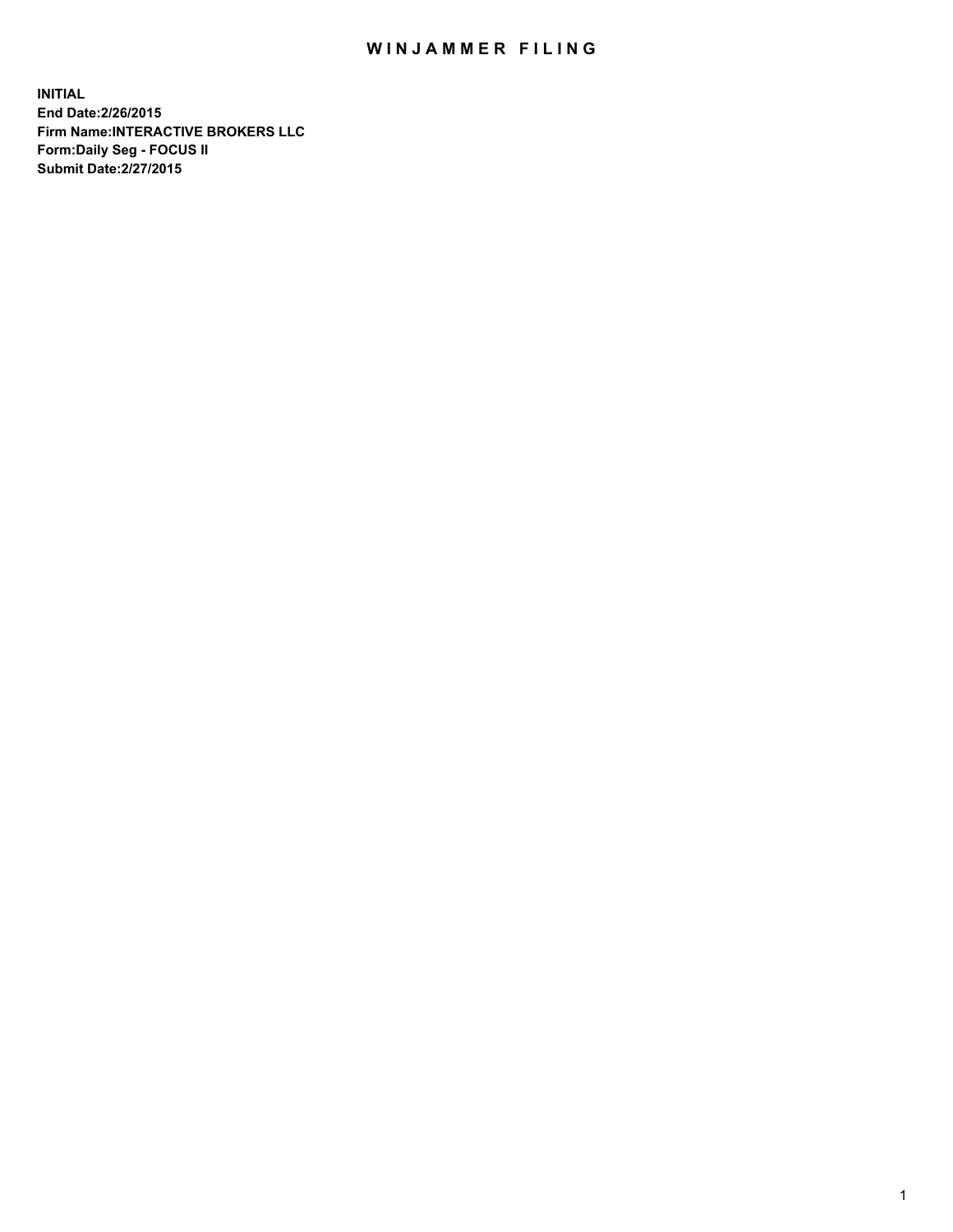## **INITIAL End Date:2/26/2015 Firm Name:INTERACTIVE BROKERS LLC Form:Daily Seg - FOCUS II Submit Date:2/27/2015 Daily Segregation - Cover Page**

| Name of Company<br><b>Contact Name</b><br><b>Contact Phone Number</b><br><b>Contact Email Address</b>                                                                                                                                                                                                                          | <b>INTERACTIVE BROKERS LLC</b><br><b>Michael Ellman</b><br>203-422-8926<br>mellman@interactivebrokers.co<br>$m$ |
|--------------------------------------------------------------------------------------------------------------------------------------------------------------------------------------------------------------------------------------------------------------------------------------------------------------------------------|-----------------------------------------------------------------------------------------------------------------|
| FCM's Customer Segregated Funds Residual Interest Target (choose one):<br>a. Minimum dollar amount: ; or<br>b. Minimum percentage of customer segregated funds required:% ; or<br>c. Dollar amount range between: and; or<br>d. Percentage range of customer segregated funds required between:% and%.                         | $\overline{\mathbf{0}}$<br>0<br>155,000,000 245,000,000<br>0 <sub>0</sub>                                       |
| FCM's Customer Secured Amount Funds Residual Interest Target (choose one):<br>a. Minimum dollar amount: ; or<br>b. Minimum percentage of customer secured funds required:% ; or<br>c. Dollar amount range between: and; or<br>d. Percentage range of customer secured funds required between:% and%.                           | $\overline{\mathbf{0}}$<br>0<br>80,000,000 120,000,000<br>0 <sub>0</sub>                                        |
| FCM's Cleared Swaps Customer Collateral Residual Interest Target (choose one):<br>a. Minimum dollar amount: ; or<br>b. Minimum percentage of cleared swaps customer collateral required:% ; or<br>c. Dollar amount range between: and; or<br>d. Percentage range of cleared swaps customer collateral required between:% and%. | $\overline{\mathbf{0}}$<br>$\underline{\mathbf{0}}$<br>0 <sub>0</sub><br>0 <sub>0</sub>                         |
| Current ANC:on<br><b>Broker Dealer Minimum</b><br>Debit/Deficit - CustomersCurrent AmountGross Amount<br>Domestic Debit/Deficit<br>Foreign Debit/Deficit                                                                                                                                                                       | 2,332,385,649 26-FEB-2015<br>266,471,225<br>3,049,212<br>7,189,7170                                             |
| Debit/Deficit - Non CustomersCurrent AmountGross Amount<br>Domestic Debit/Deficit<br>Foreign Debit/Deficit<br>Proprietary Profit/Loss<br>Domestic Profit/Loss<br>Foreign Profit/Loss                                                                                                                                           | 0 <sub>0</sub><br>0 <sub>0</sub><br>$\overline{\mathbf{0}}$<br>$\underline{\mathbf{0}}$                         |
| Proprietary Open Trade Equity<br>Domestic OTE<br>Foreign OTE<br><b>SPAN</b><br><b>Customer SPAN Calculation</b>                                                                                                                                                                                                                | <u>44,199,073</u><br><u>0</u><br>1,233,644,931                                                                  |
| Non-Customer SPAN Calcualation<br><b>Proprietary Capital Charges</b><br>Minimum Dollar Amount Requirement<br>Other NFA Dollar Amount Requirement                                                                                                                                                                               | 20,680,120<br>9,741,021<br>20,000,000 [7465]<br>21,977,400 [7475]                                               |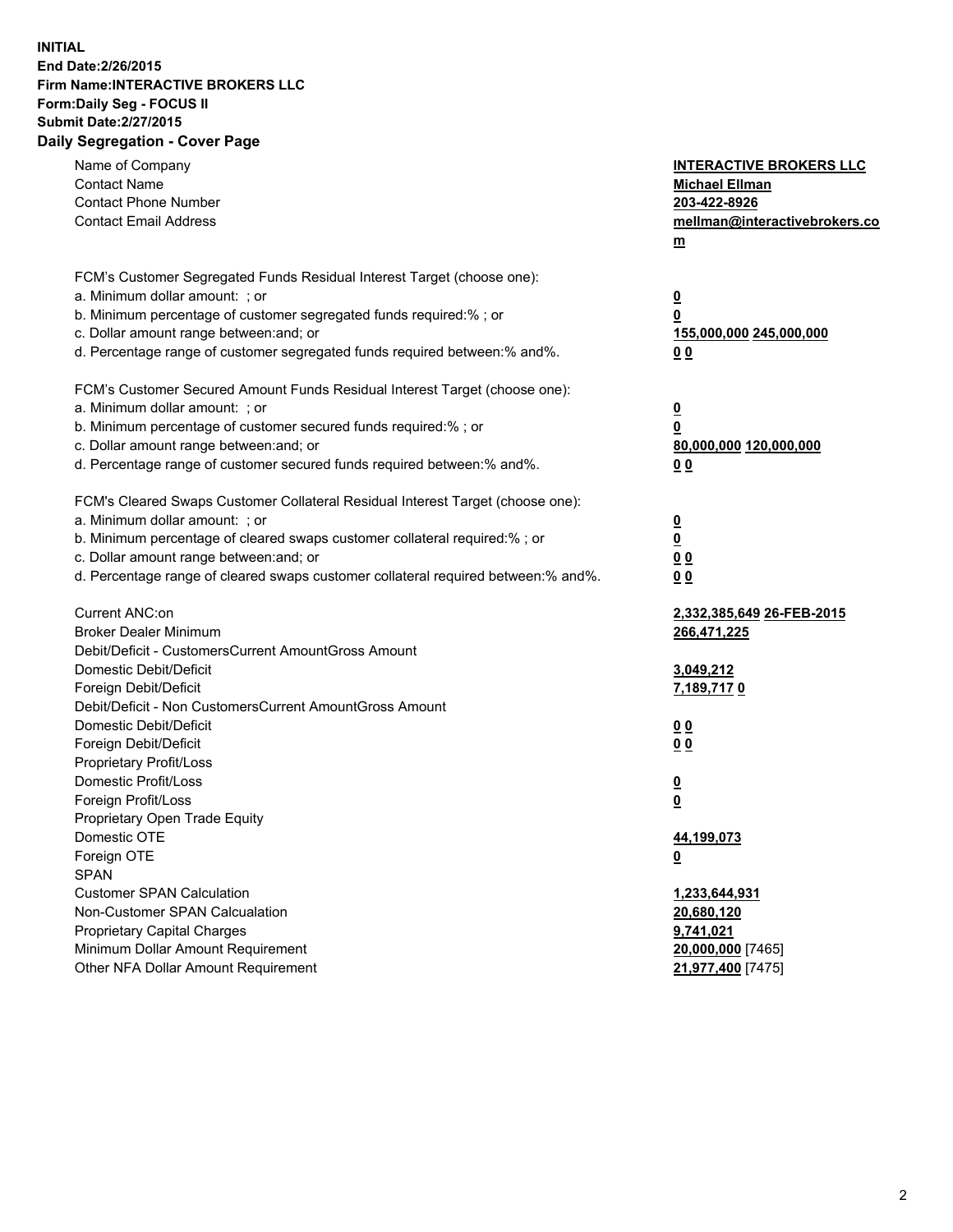## **INITIAL End Date:2/26/2015 Firm Name:INTERACTIVE BROKERS LLC Form:Daily Seg - FOCUS II Submit Date:2/27/2015 Daily Segregation - Secured Amounts**

| Dany Ocgregation - Oceanea Annoanta                                                         |                                                                                    |
|---------------------------------------------------------------------------------------------|------------------------------------------------------------------------------------|
| Foreign Futures and Foreign Options Secured Amounts                                         |                                                                                    |
| Amount required to be set aside pursuant to law, rule or regulation of a foreign            | $0$ [7305]                                                                         |
| government or a rule of a self-regulatory organization authorized thereunder                |                                                                                    |
| Net ledger balance - Foreign Futures and Foreign Option Trading - All Customers             |                                                                                    |
| A. Cash                                                                                     | 385,695,572 [7315]                                                                 |
| B. Securities (at market)                                                                   | $0$ [7317]                                                                         |
| Net unrealized profit (loss) in open futures contracts traded on a foreign board of trade   | 28,680,361 [7325]                                                                  |
| Exchange traded options                                                                     |                                                                                    |
| a. Market value of open option contracts purchased on a foreign board of trade              | 49,510 [7335]                                                                      |
| b. Market value of open contracts granted (sold) on a foreign board of trade                | -44,665 <sup>[7337]</sup>                                                          |
| Net equity (deficit) (add lines 1.2. and 3.)                                                | 414,380,778 [7345]                                                                 |
| Account liquidating to a deficit and account with a debit balances - gross amount           | 7,189,717 [7351]                                                                   |
| Less: amount offset by customer owned securities                                            | 0 [7352] 7,189,717 [7354]                                                          |
| Amount required to be set aside as the secured amount - Net Liquidating Equity              | 421,570,495 [7355]                                                                 |
| Method (add lines 4 and 5)                                                                  |                                                                                    |
| Greater of amount required to be set aside pursuant to foreign jurisdiction (above) or line | 421,570,495 [7360]                                                                 |
| 6.                                                                                          |                                                                                    |
| FUNDS DEPOSITED IN SEPARATE REGULATION 30.7 ACCOUNTS                                        |                                                                                    |
| Cash in banks                                                                               |                                                                                    |
| A. Banks located in the United States                                                       | 402,723,657 [7500]                                                                 |
| B. Other banks qualified under Regulation 30.7                                              | 0 [7520] 402,723,657 [7530]                                                        |
| Securities                                                                                  |                                                                                    |
| A. In safekeeping with banks located in the United States                                   | $0$ [7540]                                                                         |
| B. In safekeeping with other banks qualified under Regulation 30.7                          | 0 [7560] 0 [7570]                                                                  |
| Equities with registered futures commission merchants                                       |                                                                                    |
| A. Cash                                                                                     | $0$ [7580]                                                                         |
| <b>B.</b> Securities                                                                        | $0$ [7590]                                                                         |
| C. Unrealized gain (loss) on open futures contracts                                         | $0$ [7600]                                                                         |
| D. Value of long option contracts                                                           | $0$ [7610]                                                                         |
| E. Value of short option contracts                                                          | 0 [7615] 0 [7620]                                                                  |
| Amounts held by clearing organizations of foreign boards of trade                           |                                                                                    |
| A. Cash                                                                                     | $0$ [7640]                                                                         |
| <b>B.</b> Securities                                                                        | $0$ [7650]                                                                         |
| C. Amount due to (from) clearing organization - daily variation                             | $0$ [7660]                                                                         |
| D. Value of long option contracts                                                           | $0$ [7670]                                                                         |
| E. Value of short option contracts                                                          | 0 [7675] 0 [7680]                                                                  |
| Amounts held by members of foreign boards of trade                                          |                                                                                    |
| A. Cash                                                                                     | 113,868,894 [7700]                                                                 |
| <b>B.</b> Securities                                                                        | $0$ [7710]                                                                         |
| C. Unrealized gain (loss) on open futures contracts                                         | 11,414,918 [7720]                                                                  |
| D. Value of long option contracts                                                           | 49,511 [7730]                                                                      |
| E. Value of short option contracts                                                          | <mark>-44,666</mark> [7735] 125,288,657 [7740]                                     |
| Amounts with other depositories designated by a foreign board of trade                      | 0 [7760]                                                                           |
| Segregated funds on hand                                                                    | $0$ [7765]                                                                         |
| Total funds in separate section 30.7 accounts                                               | 528,012,314 [7770]                                                                 |
| Excess (deficiency) Set Aside for Secured Amount (subtract line 7 Secured Statement         | 106,441,819 [7380]                                                                 |
| Page 1 from Line 8)                                                                         |                                                                                    |
| Management Target Amount for Excess funds in separate section 30.7 accounts                 | 80,000,000 [7780]                                                                  |
|                                                                                             | 26,441,819 [7785]                                                                  |
|                                                                                             | Excess (deficiency) funds in separate 30.7 accounts over (under) Management Target |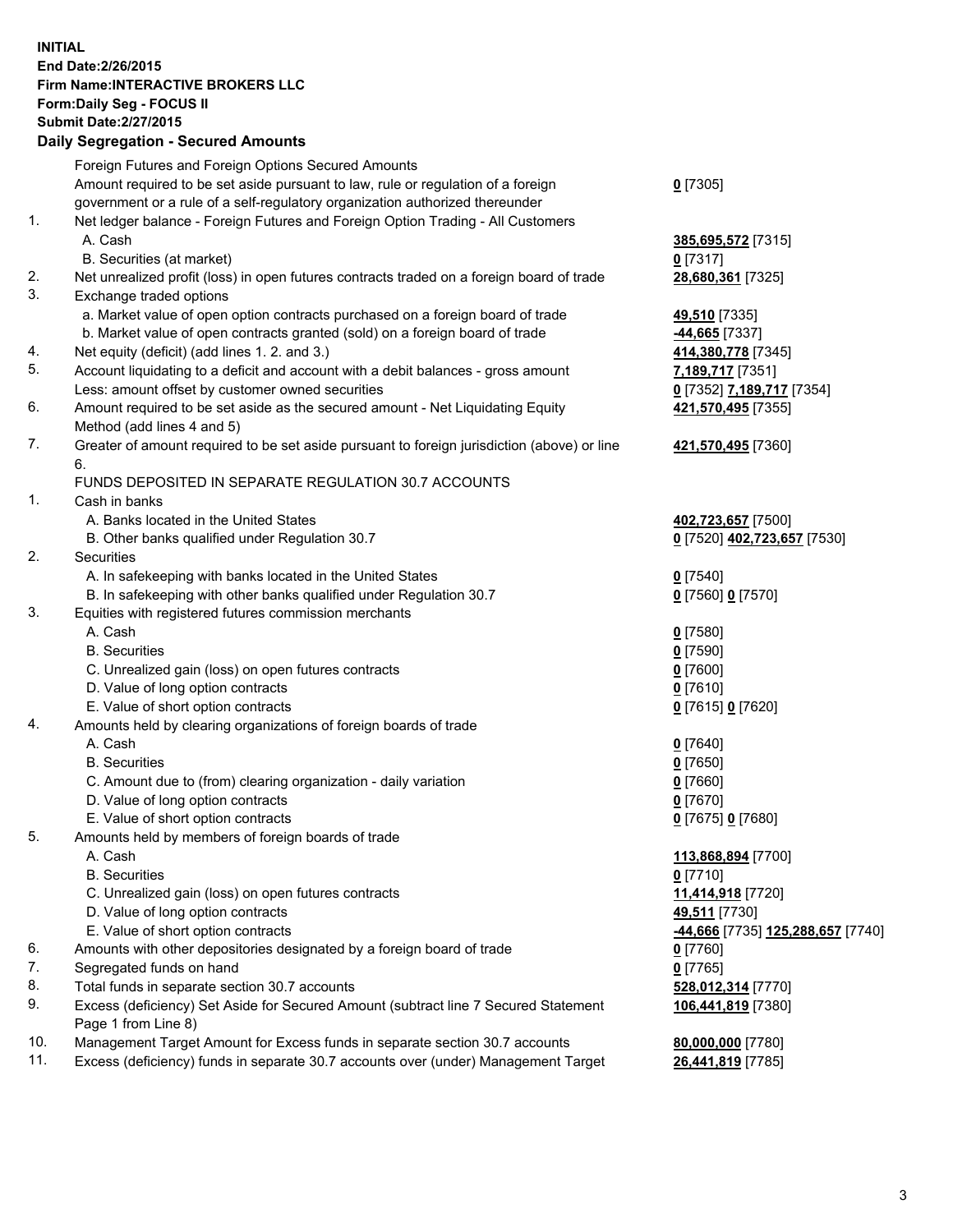**INITIAL End Date:2/26/2015 Firm Name:INTERACTIVE BROKERS LLC Form:Daily Seg - FOCUS II Submit Date:2/27/2015 Daily Segregation - Segregation Statement** SEGREGATION REQUIREMENTS(Section 4d(2) of the CEAct) 1. Net ledger balance A. Cash **2,589,636,824** [7010] B. Securities (at market) **0** [7020] 2. Net unrealized profit (loss) in open futures contracts traded on a contract market **-31,344,723** [7030] 3. Exchange traded options A. Add market value of open option contracts purchased on a contract market **99,623,003** [7032] B. Deduct market value of open option contracts granted (sold) on a contract market **-162,462,109** [7033] 4. Net equity (deficit) (add lines 1, 2 and 3) **2,495,452,995** [7040] 5. Accounts liquidating to a deficit and accounts with debit balances - gross amount **3,049,212** [7045] Less: amount offset by customer securities **0** [7047] **3,049,212** [7050] 6. Amount required to be segregated (add lines 4 and 5) **2,498,502,207** [7060] FUNDS IN SEGREGATED ACCOUNTS 7. Deposited in segregated funds bank accounts A. Cash **379,259,418** [7070] B. Securities representing investments of customers' funds (at market) **1,312,894,210** [7080] C. Securities held for particular customers or option customers in lieu of cash (at market) **0** [7090] 8. Margins on deposit with derivatives clearing organizations of contract markets A. Cash **23,734,620** [7100] B. Securities representing investments of customers' funds (at market) **104,300,817** [7110] C. Securities held for particular customers or option customers in lieu of cash (at market) **0** [7120] 9. Net settlement from (to) derivatives clearing organizations of contract markets **3,590,180** [7130] 10. Exchange traded options A. Value of open long option contracts **1,577,244** [7132] B. Value of open short option contracts **-13,851,845** [7133] 11. Net equities with other FCMs A. Net liquidating equity **-24,484,926** [7140] B. Securities representing investments of customers' funds (at market) **903,040,797** [7160] C. Securities held for particular customers or option customers in lieu of cash (at market) **0** [7170] 12. Segregated funds on hand **0** [7150] 13. Total amount in segregation (add lines 7 through 12) **2,690,060,515** [7180] 14. Excess (deficiency) funds in segregation (subtract line 6 from line 13) **191,558,308** [7190] 15. Management Target Amount for Excess funds in segregation **155,000,000** [7194]

16. Excess (deficiency) funds in segregation over (under) Management Target Amount Excess

**36,558,308** [7198]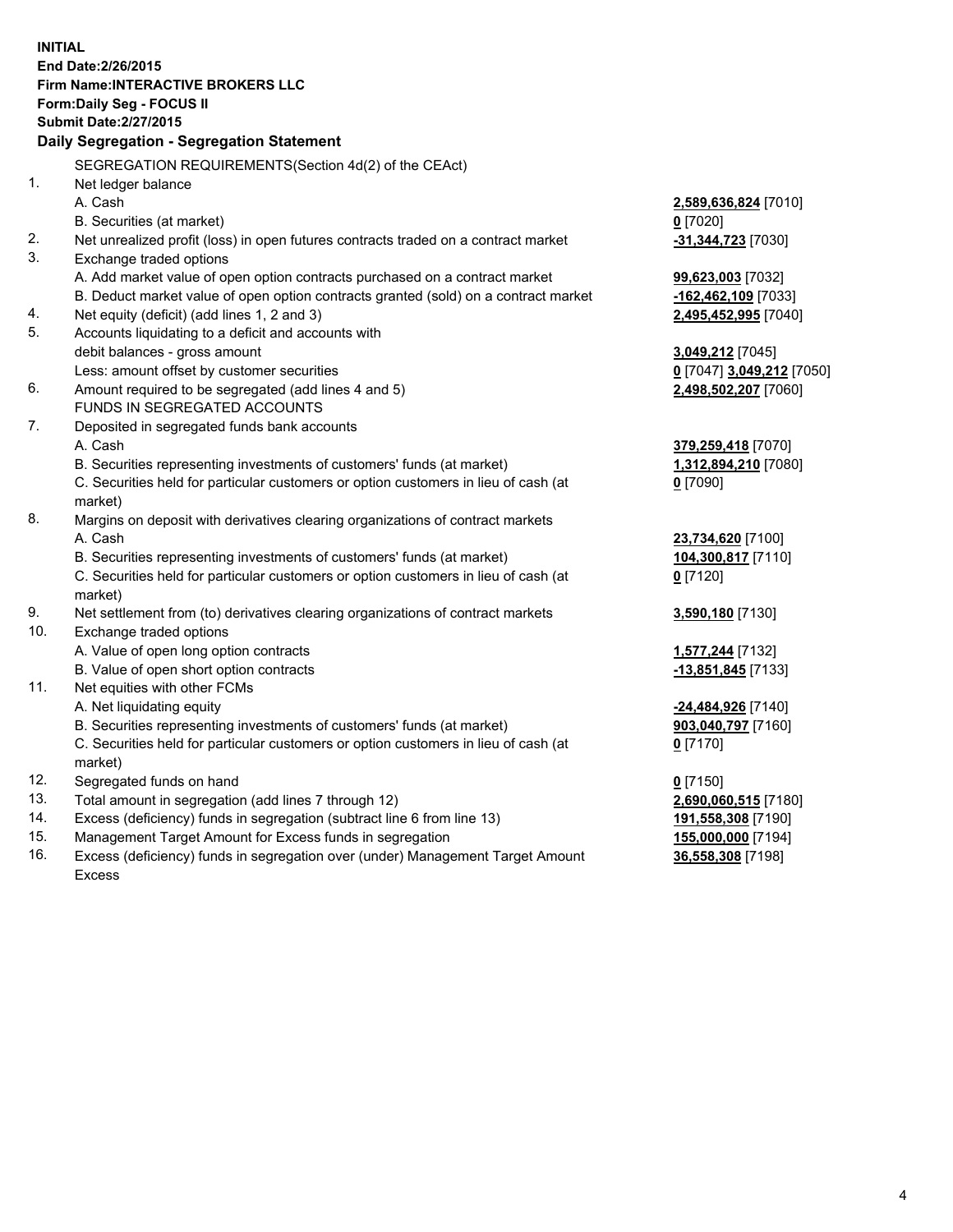## **INITIAL End Date:2/26/2015 Firm Name:INTERACTIVE BROKERS LLC Form:Daily Seg - FOCUS II Submit Date:2/27/2015 Daily Segregation - Supplemental**

| $\blacksquare$           | Total gross margin deficiencies - Segregated Funds Origin                                                                        | 47,325 [9100] |
|--------------------------|----------------------------------------------------------------------------------------------------------------------------------|---------------|
| $\blacksquare$           | Total gross margin deficiencies - Secured Funds Origin                                                                           | $0$ [9101]    |
| $\blacksquare$           | Total gross margin deficiencies - Cleared Swaps Customer Collateral Funds Origin                                                 | $0$ [9102]    |
| $\blacksquare$           | Total gross margin deficiencies - Noncustomer and Proprietary Accounts Origin                                                    | $0$ [9103]    |
| $\blacksquare$           | Total number of accounts contributing to total gross margin deficiencies - Segregated<br>Funds Origin                            | 4 [9104]      |
| $\overline{\phantom{a}}$ | Total number of accounts contributing to total gross margin deficiencies - Secured<br>Funds Origin                               | $0$ [9105]    |
| -                        | Total number of accounts contributing to the total gross margin deficiencies - Cleared<br>Swaps Customer Collateral Funds Origin | $0$ [9106]    |
| ۰                        | Total number of accounts contributing to the total gross margin deficiencies -<br>Noncustomer and Proprietary Accounts Origin    | $0$ [9107]    |
| $\overline{\phantom{a}}$ | Upload a copy of the firm's daily margin report the FCM uses to issue margin calls<br>which corresponds with the reporting date. |               |

02 26 2015 Commodity Margin Deficiency Report.xls